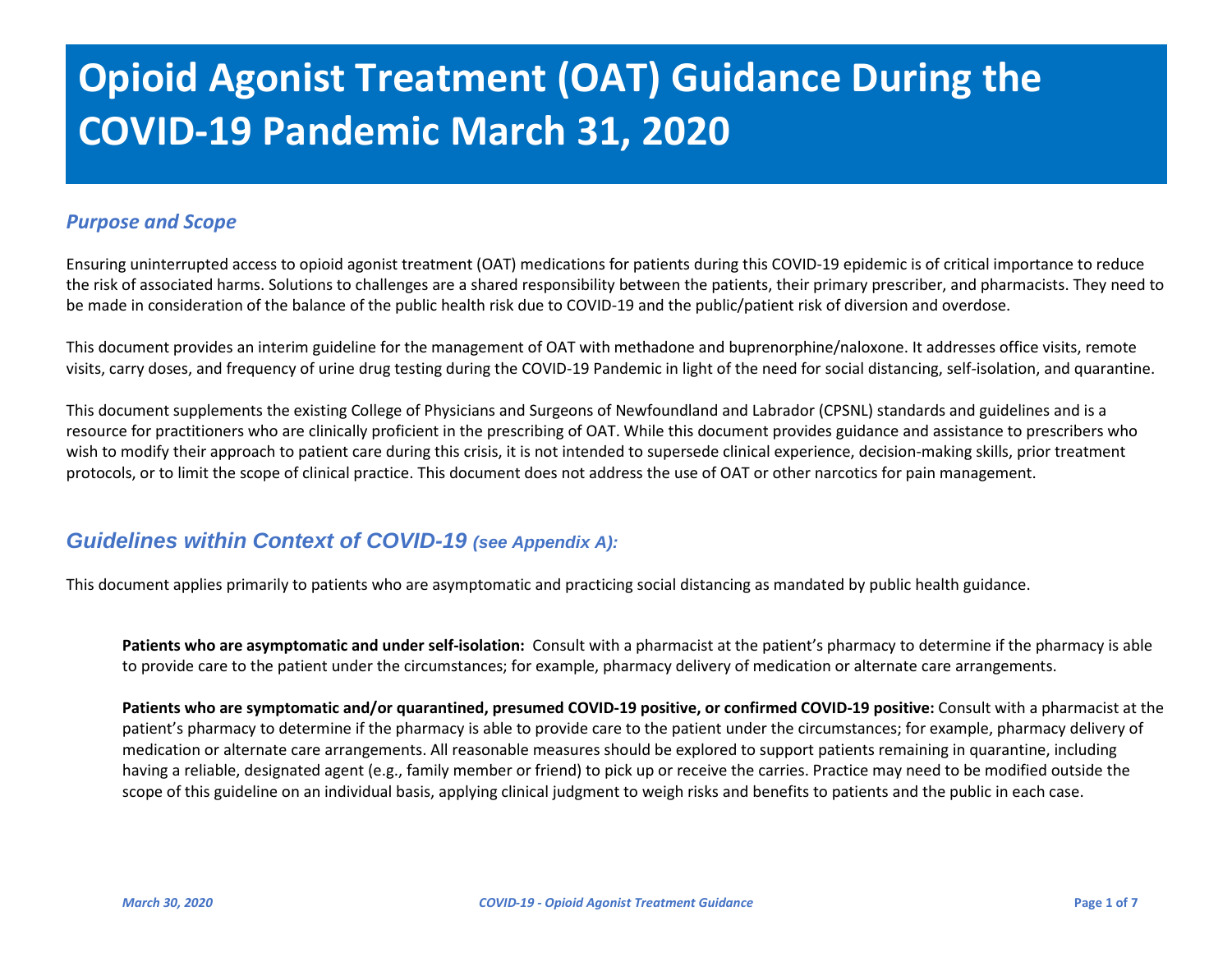# *Terminology:*

| Carry/carries     | Take-home doses of methadone and buprenorphine/naloxone for opioid use disorder treatment                                                                                |  |
|-------------------|--------------------------------------------------------------------------------------------------------------------------------------------------------------------------|--|
| <b>UDS</b>        | Urine drug screens                                                                                                                                                       |  |
| <b>Clear UDS:</b> | Urine drug screens that show the absence of illicit substances                                                                                                           |  |
| Remote/remotely   | Clinical care via telephone, and online platforms                                                                                                                        |  |
| <b>MMTSG</b>      | Methadone Maintenance Treatment Standards and Guidelines (2018) published by the CPSNL &<br>Suboxone Practice Guideline for Opioid Dependence (2017) published by CPSNL. |  |
| <b>Bup/nal</b>    | Buprenorphine/naloxone                                                                                                                                                   |  |

# *1. GUIDING PRINCIPLES*

## *Purpose of Carries:*

- OAT is the gold standard for the treatment of opioid use disorder. It is essential that patients have safe and continued access to treatment during the COVID-19 pandemic.
- During this time of widespread COVID-19 community transmission, exceptional OAT carries can be considered as a way to provide ongoing care that balances the facilitation of physical distancing by reducing pharmacy and clinic visits with considerations of patient and community safety.
- Some patients who might not have been considered eligible for methadone carries under MMTSG may be given carries in light of the COVID-19 pandemic as per the criteria below.
- Given bup/nal safety profile, bup/nal carries are considered differently than methadone. With methadone, there are greater concerns with respiratory depression and overdose. Thus, the risks of community transmission of COVID-19 must be weighed against the known risks of overdose death due to diversion to the community or to overuse of methadone carries by the patient.
- During the COVID-19 pandemic, the role of UDS should be de-emphasized. In most instances, patients may be assessed remotely and may be managed without obtaining a UDS.
- UDS should be performed at the time of a clinical visit when the results can be discussed and are relevant to care, not on a fixed schedule or as a requirement for prescribing and dosing. UDS should be the exception and only be required in the context of a clinical assessment.

#### *Clinical Assessment of Suitability for Carries:*

- Assessment of suitability of carries is primarily a clinical assessment that relates to social stability and an individual's ability to manage carries safely rather than a clear UDS.
- Patients who continue to other use substances, including opioids, can receive carries unless they are at high risk/not suitable based on the criteria below.
- Patients require safe storage for carries (i.e., a locked box) and safe housing.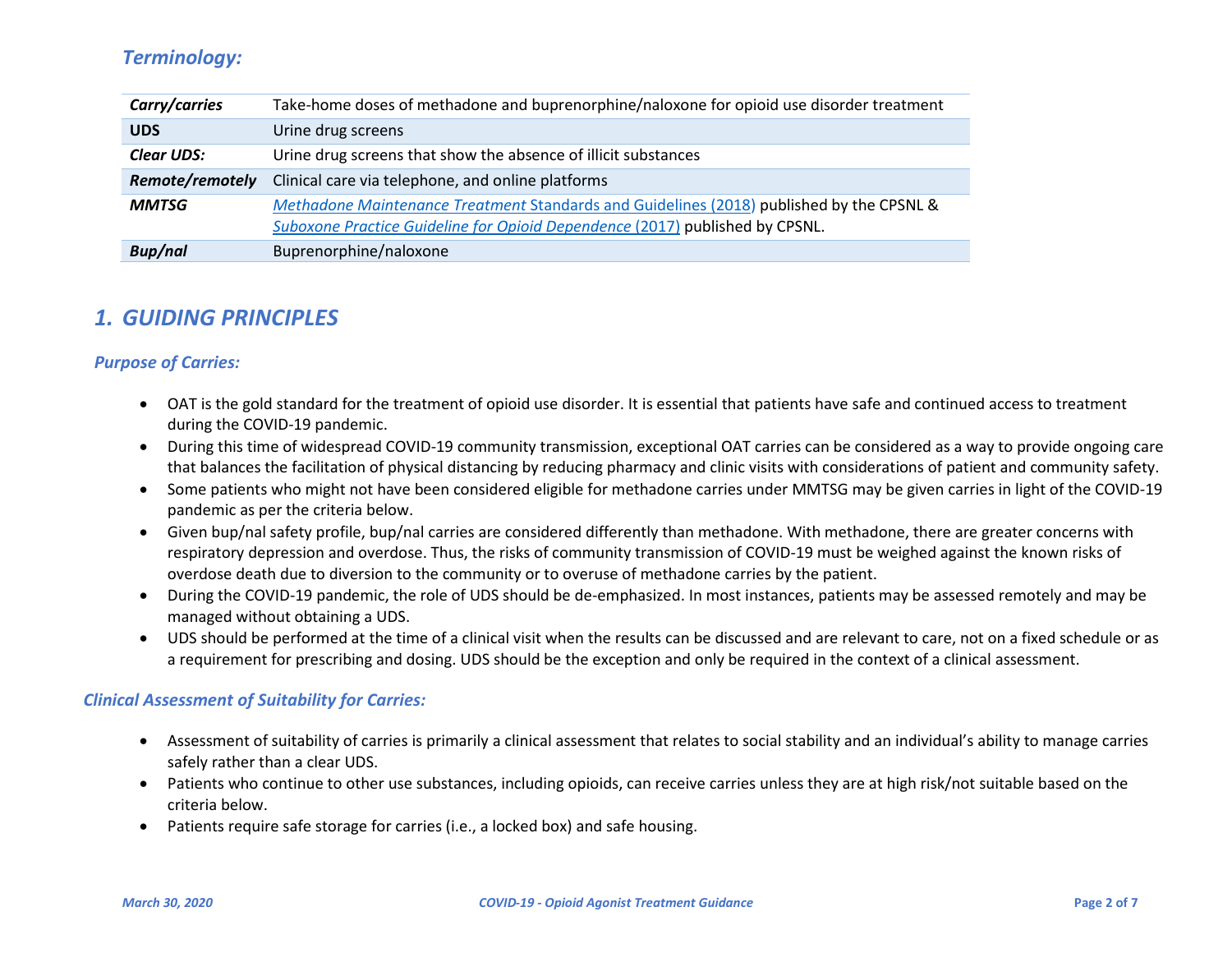- Patients not suitable for carries if:
	- o Intoxicated or sedated when assessed
	- o Unstable behavior in social situations
	- o Unstable psychiatric comorbidity (acutely suicidal or psychotic)
	- o Lack of secure housing and/or secure medication storage
	- o Recent overdose
	- o Currently using illicit substances in high-risk ways; particular caution to be exercised with methadone if patients are using alcohol or benzodiazepines in high-risk ways or injecting high-dose intravenous illicit opioids.

#### *Communications:*

- Verify current contact information (e.g., phone numbers and email addresses) for all patients.
- Provide increased support to patients via telephone or video calls.
- Prescribers should provide their contact information to pharmacy colleagues to troubleshoot clinical scenarios as they arise.
- Collaborate with the pharmacy team to inform them of the patient's current health status as it relates to COVID-19 (e.g., asymptomatic, isolating, quarantined), assess for patients' clinical stability, make modifications to the current carry schedule and rationale, and ensure access to medication.
- Inform patients that the clinical decision is based on this protocol. Explain the need to avoid in-person visits to the clinic or pharmacies unless absolutely necessary.

## *Safety and Documentation:*

- **Document in the patient's medical record the rationale for any treatment plan changes due to COVID-19.**
- Methadone carry safety, including safe storage, should be assessed and documented, as per MMTSG.
- Clinicians should consider possible misuse or diversion and overdose risk.
- Advise patients that exceptional carries are being given due to the current health emergency, and MMTSG standards will reapply once it is over.
- Discuss and document issues related to safe storage and risks of carries, including overdose and death, as per MMTSG.
- Prescribers should continue their normal practice with respect to bup/nal storage safety.
- Patients should be directed to obtain naloxone overdose kits and educated in the use of naloxone. [Visit the Health and Community Services](https://www.health.gov.nl.ca/health/naloxonekits/)  [Naloxone webpage for more information.](https://www.health.gov.nl.ca/health/naloxonekits/)
- A carry agreement should be either signed or agreed to remotely and documented in the chart.
- Lost or diverted methadone carries should be managed as per MMTSG. Lost or diverted bup/nal carries should be managed according to the usual standard of care.
- Vomiting will be treated as indicated in MMTSG. Prescriber and Pharmacist has to ensure the rules for vomiting expressed in the MMTSG before giving carries. It should be done written and verbal where ever possible.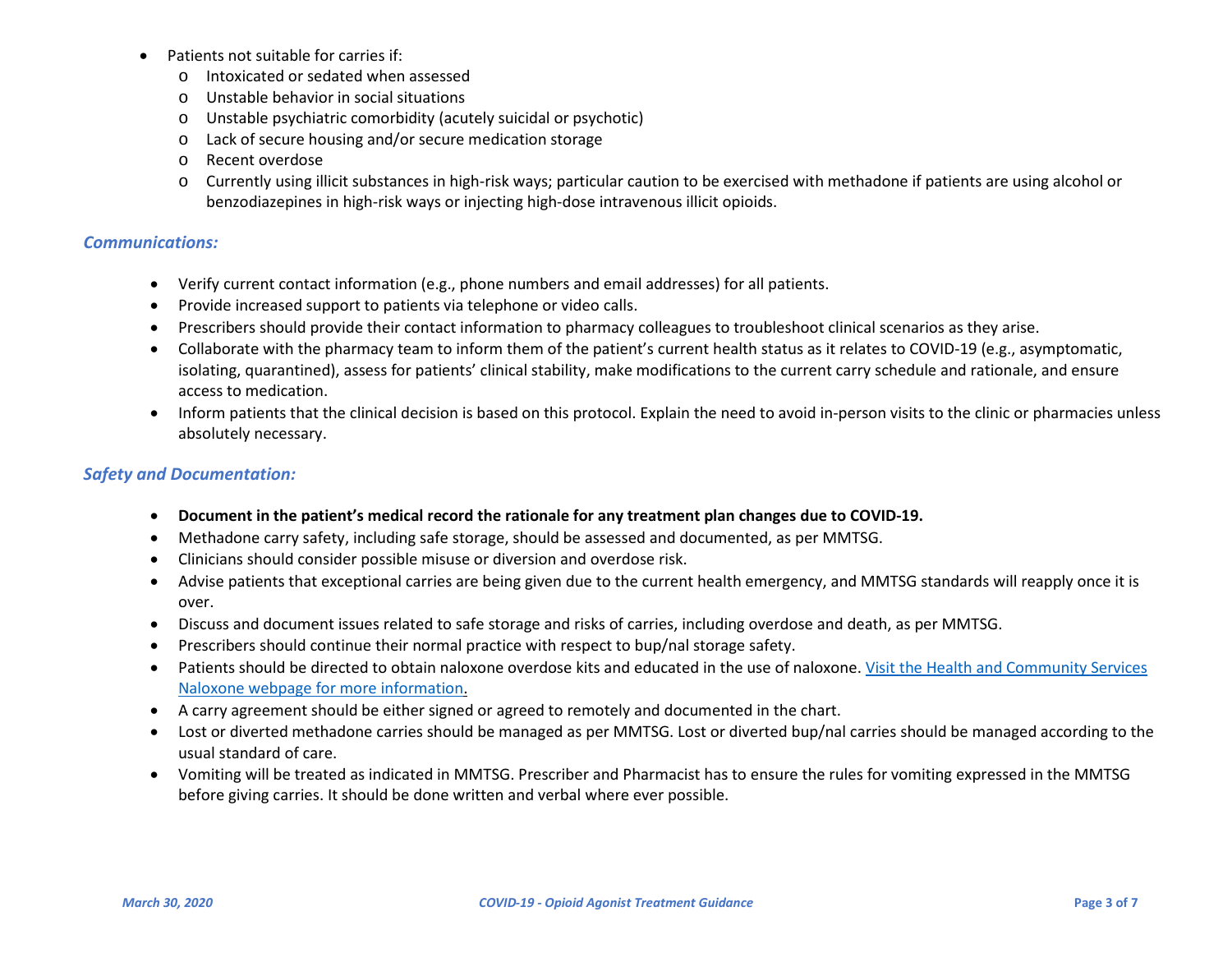# *2.0 CLINICAL PRACTICE*

#### *Frequency of remote assessments:*

- Whenever possible, remote assessments should be emphasized to support physical distancing and reduce overall risks.
- Assessments are important when clinical decisions are being made, e.g., when doses and carries are being adjusted.
- Assessments can be an important source of support to patients who no longer have access to meetings, groups, or counselling.
- When a UDS is not required for carries, consider using technology to allow patients to connect with their provider without coming to the clinic.
- Clinical judgment should apply when determining the frequency of clinic visits.

#### *Bup/nal:*

- Perform clinical assessment of suitability for carries.
- Clear UDS is not required for carries.
- Doses of bup/nal do not need to be witnessed, unless to address some specific clinical issue. This will minimize time spent in pharmacy, reducing the risk to both patients and pharmacy staff.
- Up to four weeks of bup/nal carry doses may be prescribed, regardless of how long patient has been on bup/nal; prescriber to use clinical judgment to determine whether to be progressive with carries (e.g., advancing from one to four weeks).
- Very stable patients on bup/nal may be assessed less frequently (e.g., every six to twelve weeks).

#### *Methadone:*

- Perform clinical assessment of suitability for carries. If suitable, refer to the table below.
- The Pre-COVID-19 "Carry Level" guides the transition to the "Carry Ladder", which will apply during COVID-19 community transmission (Table Methadone Carries).
- Once on the "Carry Ladder", patients may move up the steps on a weekly basis if they remain suitable for carries, and if the prescriber judges this to be clinically appropriate considering risks and benefits. They may also move down the ladder as a result of safety considerations.
- Non-consecutive carries are a way of reducing the frequency of pharmacy visits while reducing the risks of misuse/diversion of larger amounts of methadone. At their observed doses, patients are seen by a pharmacist and assessed for sedation/intoxication.
- Starting with non-consecutive carries and progressing as per the table below can assist with developing patient and provider comfort around carry safety.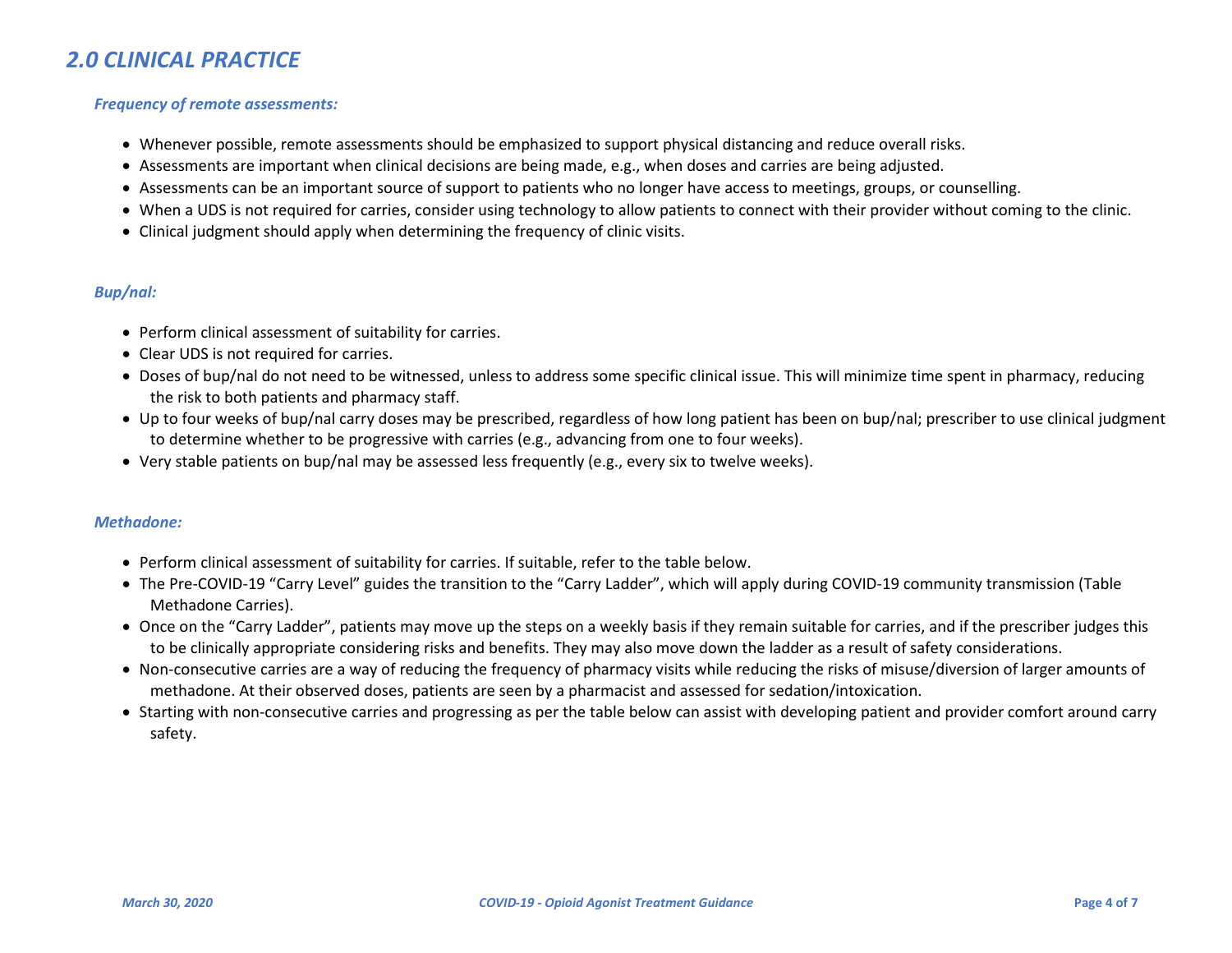## **Table 1: Methadone Carries**

| Pre-COVID-19 "Carry Level"   | "Carry Ladder" during COVID-19 community transmission | Nomenclature |
|------------------------------|-------------------------------------------------------|--------------|
| 0 and unsuitable for carries | No carries                                            | COV-0        |
| 0 and suitable for carries   | To be determined by clinical stability                | COV-3        |
|                              | To be determined by clinical stability                | COV-4        |
|                              | To be determined by clinical stability                | COV-5        |
|                              | To be determined by clinical stability                | COV-6        |
| 4                            | Up to 1 to 2 weeks***                                 | $COV-13$     |
| 5 or 6                       | Up to 1 to 2 weeks***                                 | $COV-27**$   |

**Notes:** *\**No clear UDS required.

\*\* Irrespective of diluent (i.e., Tang, apple juice, Crystal Light or Kool-Aid), microbial growth is likely to occur after two weeks of storage at room temperature. There should be refrigeration of carries if more than two weeks are provided.

**\*\*\* Stable patients where pharmacist and prescriber deem in special circumstances a longer course is required 28 days or four weeks would be maximum.**

#### **COV-0 to COV-5 (i.e., up to 5 carries per week; max. 3 consecutive doses):**

- Represents an area of unstable patient. The term unstable is defined by the individual prescriber, often with pharmacy conversation.
- The prescriber in consultation with pharmacist may extend to 5 carries per week, max of three consecutive days as determined by clinical stability.
- A positive UDS or change in stability would warrant closer inspection of carries and possible reduction.
- The prescriber should move forward with caution. The max guidelines set cannot be interpreted as the normal practice.
- Do not require clear UDS.
- If assessed remotely, the patient does not need to provide a UDS.
- Positive UDS should always be a discussion point regarding safety, stability, and harm reduction. In most circumstances, the level of take-home doses **should not be reduced** if the patient remains suitable for carries. Carries may still be increased as per the "Ladder" up to COV-5.
- The prescriber may adjust the number of carries upwards or downwards on the "Carry Ladder" as per their clinical judgment around safety.

#### **COV-6 to COV-27:**

- Patients should generally provide a UDS when each prescription ends; clear UDS are generally expected given the safety issues associated with 6 or more carries.
- Positive UDS should prompt discussion regarding safety, stability, and harm reduction. Carries do not need to be reduced in light of a "slip" or isolated non-problematic use as long as the other parameters of stability remain intact. If the patient is less stable, carries can be reduced to COV-5 or less.
- For some patients with long-term stability (including long-term clear UDS), it may be appropriate to prescribe up to 6 or more carries on an ongoing basis, with remote assessments without UDS.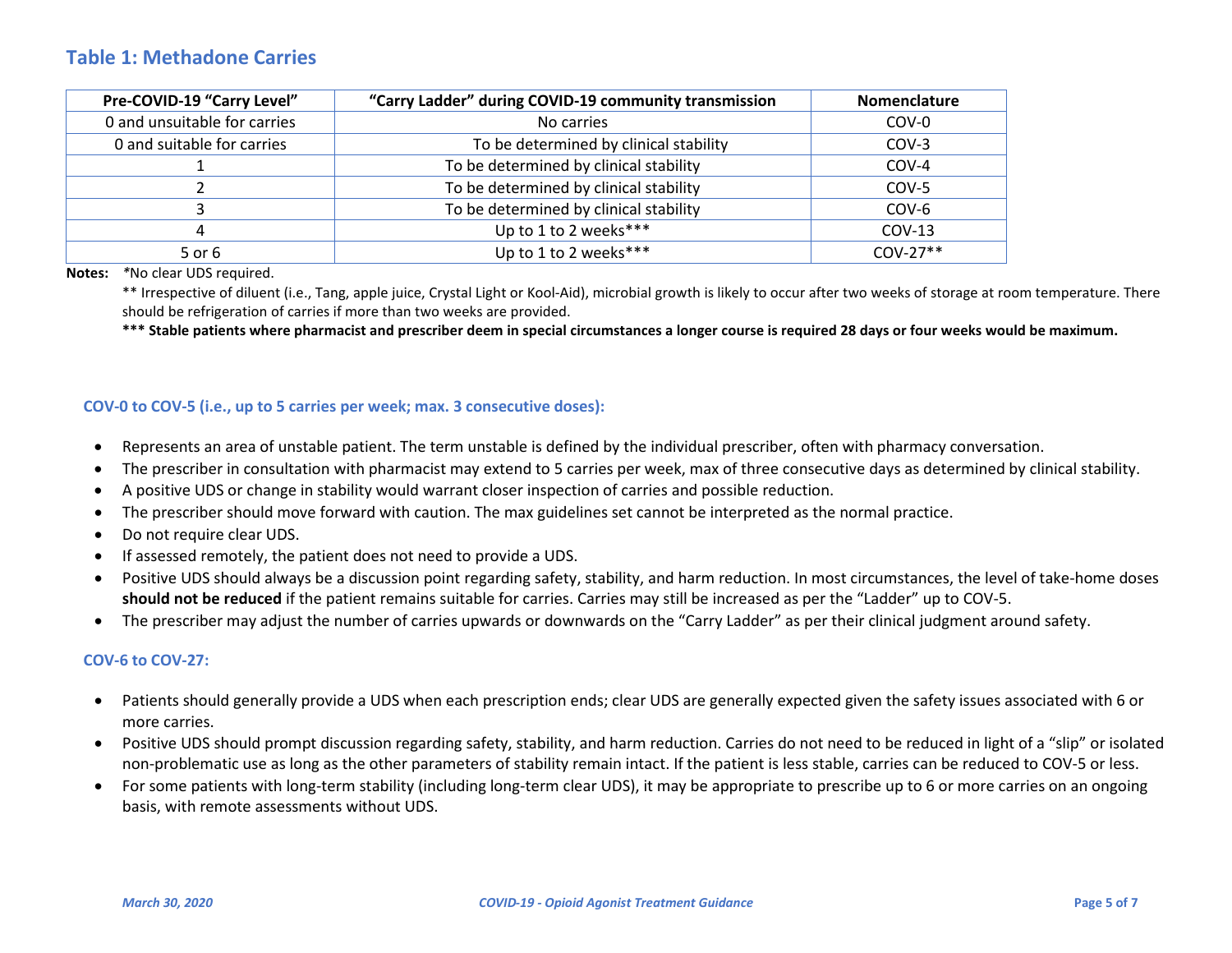# *Appendix A - Scope:*

- Prescribers must have appropriate education, training, and experience to competently assess and manage patients with opioid use disorder.
- Variables that may impact the application of these guidelines include individual patient variables, local COVID-19 issues, prescriber or patient ability to leave the home, distance and means of travel, access to medications, prescriber and pharmacy availability, and other unforeseen issues.
- In individual cases, clinicians may need to assess risks and benefits and provide carries to selected patients more liberally or more restrictively than outlined.
- For methadone, on matters not covered by this document, MMTSG continues to apply.
- For bup/nal, on matters not covered by this document, previous standards of care apply.
- While this document provides guidance and assistance to prescribers who wish to modify their approach to patient care during this crisis, it does not necessitate any specific actions; prescribers may choose to make appropriate clinical decisions based on their prior treatment protocols.

## *Appendix B - Special Considerations:*

- **New methadone Starts:** Methadone should be initiated in methadone-naive patients only after a comprehensive assessment (virtual or in person), including a UDS. Prescribers should keep in mind that there is an increased risk of overdose in the first two weeks of taking methadone. This warrants more frequent clinical assessments, whether in-person or remotely. Consider waiting one month before initiating carries.
- **Methadone Restarts:** Complete a virtual or in-person assessment and offer bup/nal as a preferred treatment option. If a patient wishes to restart methadone and a UDS cannot be performed, prescribers should consider using a lower starting dose of methadone.
- **Patients who have had missed doses (i.e., up to 7 missed doses of methadone, or 14 missed doses of bup/nal):** Restart after an assessment (virtual), without a mandatory UDS.

## *Appendix C - Guidelines for Extended Remote Care:*

- Consider using the telephone or online platforms to provide care.
- Review each patient's case individually, taking into account the fundamental concerns of stability, safety, storage, overdose risk, diversion risk, lapse or relapse, the new dangers associated with COVID-19, and current public health advice around physical distancing.
- The use of this guideline assumes open, ongoing communication with the patient. This means that the patient is to stay in touch with the clinic, i.e., respond to calls from the clinic, calls the clinic for any changes, accesses the clinic website for information (if such a medium is used). If open, ongoing remote communication is not possible, it may be more appropriate to continue in-person care using standard carry parameters.